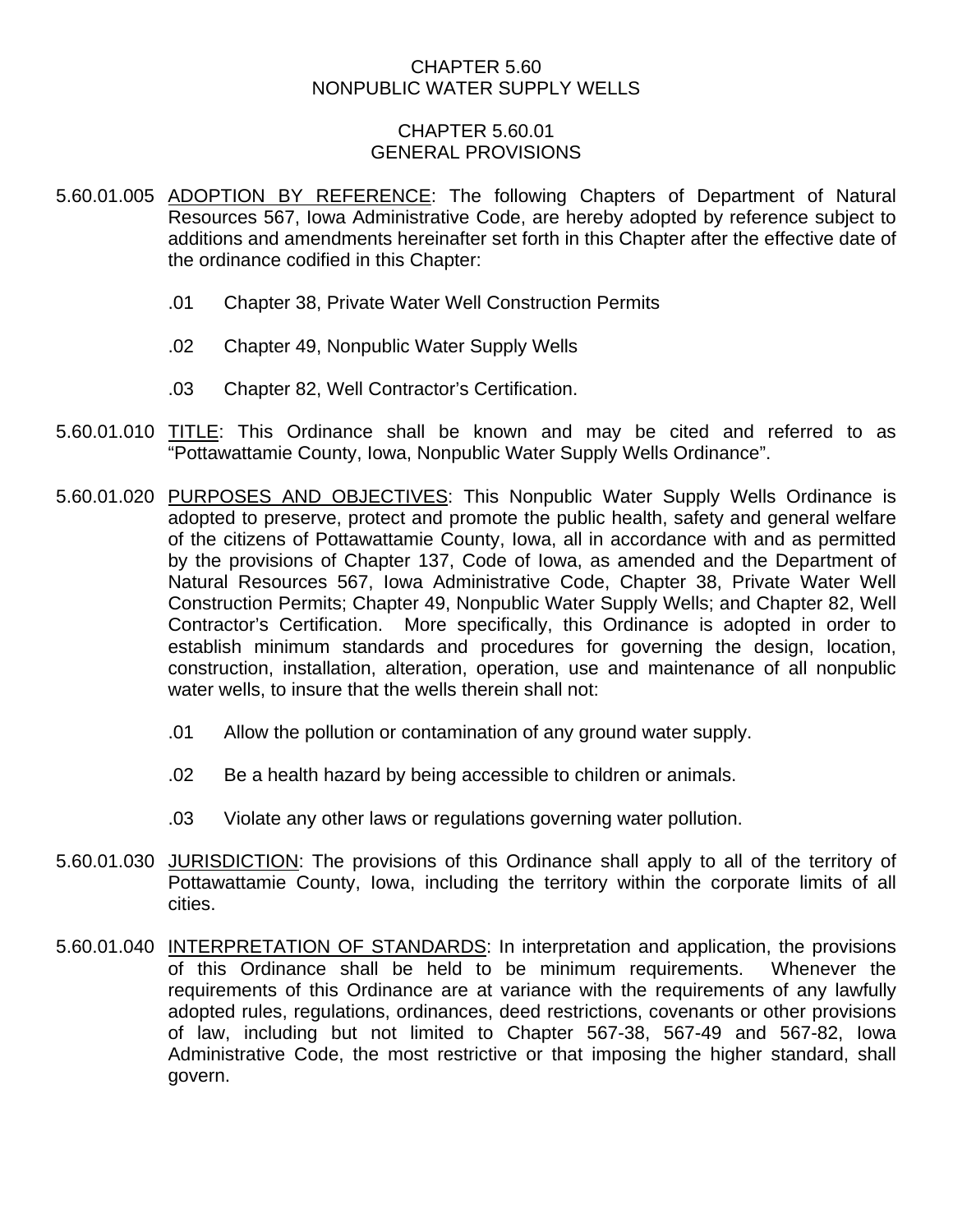## CHAPTER 5.60.02 DEFINITIONS

- 5.60.02.010 CONSTRUCTION OF TERMS: For the purpose of this Ordinance, certain terms and words are hereby defined. The following rules of construction shall apply unless inconsistent with the plain meaning of the context of this Ordinance.
	- .01 GENDER: The masculine shall include the feminine and the neuter.
	- .02 HEADINGS: In the event that there is a conflict or inconsistency between the heading of a chapter, section or subsection of this Ordinance and the context, thereof, the said heading shall not be deemed to affect the scope, meaning or intent of such context.
	- .03 NUMBER: Words used in the singular include the plural, and words used in the plural include the singular.
	- .04 PERSON: The word "person" includes a firm, associate, organization, partnership, trust, company or corporation as well as an individual.
	- .05 SHALL AND MAY: The word "shall" is mandatory; the word "may" is permissible.
	- .06 TENSE: Words used in the present tense include the future tense.
	- .07 USED OR OCCUPIED: The word "used" or "occupied" includes the words intended, designed, or arranged to be used or occupied.
- 5.60.02.020 BOARD: The Board of Health of Pottawattamie County, Iowa, as authorized by Chapter 137, Code of Iowa, as amended.
- 5.60.02.030 COUNTY: Pottawattamie County, Iowa.
- 5.60.02.040 COUNTY INFRACTION: A civil offense punishable by a civil penalty and issued by means of a citation.
- 5.60.02.050 DEPARTMENT: The Iowa Department of Natural Resources.
- 5.60.02.060 PERMIT: A formal written order issued by the Board of Health or designee, to construct, alter, modify, or repair a nonpublic well.
- 5.60.02.070 PLANNING DIRECTOR: The Director of Planning and Development or designee of Pottawattamie County, Iowa.
- 5.60.02.080 REPEAT OFFENSE: A recurring violation of the same section of the Pottawattamie County, Iowa, Nonpublic Water Wells Ordinance.
- 5.60.02.090 VARIANCE: A variance is a relaxation of the terms of the Nonpublic Water Wells Ordinance where such variance shall not be contrary to the public interest and where, owing to conditions peculiar to the property and not the result of the action of the applicant, a literal enforcement of the Ordinance would result in unnecessary and undue hardship.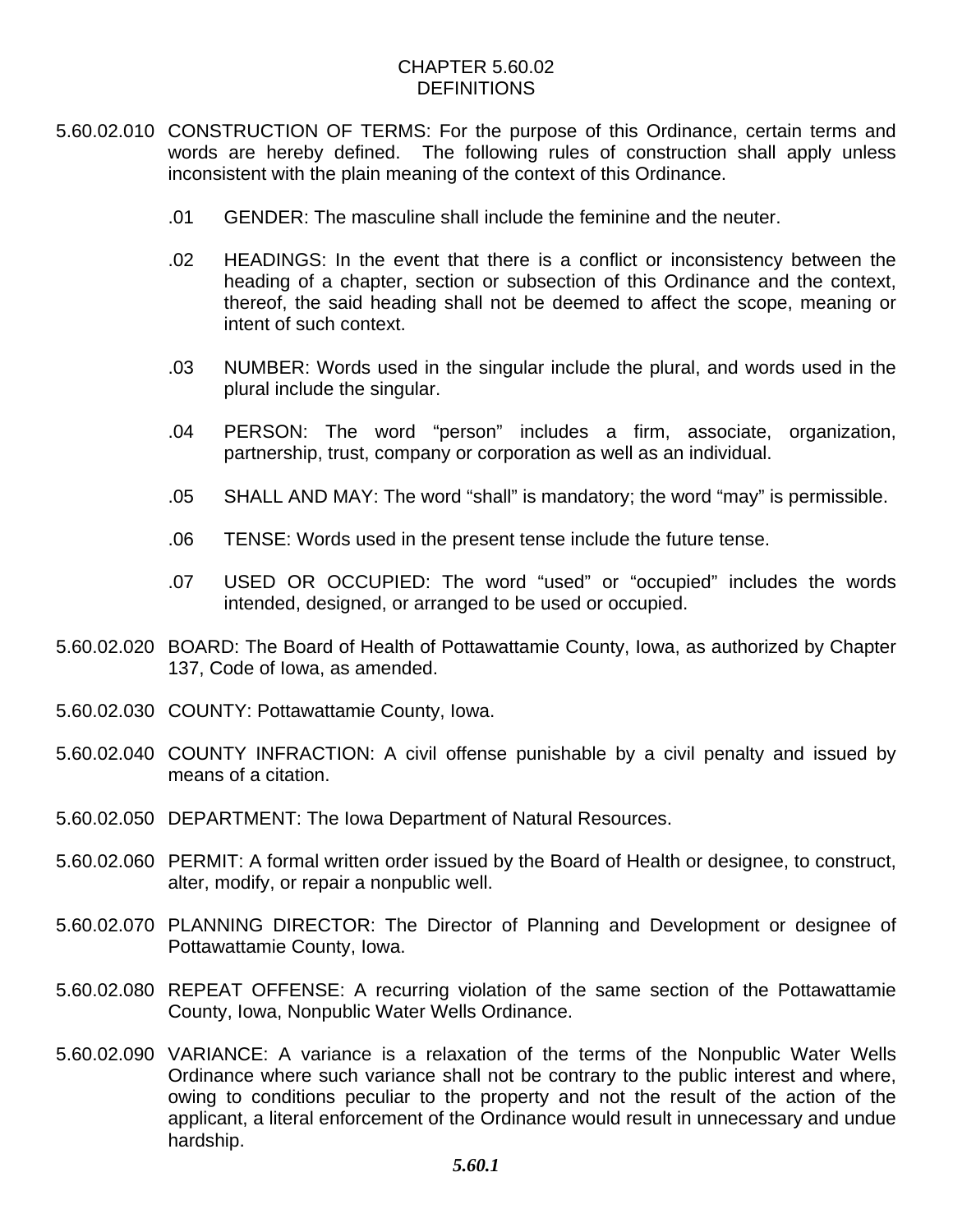5.60.02.100 SITE EVALUATION: A site evaluation shall be conducted by the well driller prior to apply for the Well Permit. The County Planning Director or their official designee shall conduct a site evaluation after the Well Permit is filed and prior to the issuance of a Well Permit. In the event said private water well is to be drilled for a new dwelling or building, the building contractor and commercial septic installer or property owner, if the property owner is installing their own system, shall likewise conduct a site evaluation. Consideration shall be given, but not be limited, to the impact of the following: topography; drainage ways; terraces; floodplain; location of property lines; location of easements; buried utilities; existing and proposed tile lines; existing, proposed and abandoned water wells. Each contractor involved in the work to be performed on the site shall acknowledge that they conducted a site evaluation prior to the applications being submitted, by signing said application form, along with the property owner.

#### CHAPTER 5.60.05 **PERMITS**

- 5.60.05.010 WELL PERMIT REQUIRED: It shall be unlawful for any person to drill a new private water well until a Well Permit shall have been issued by the Planning Director, except as provided in Section 5.60.05.090. No Well Permit shall have been issued by the Planning Director unless the private water well complies with all provisions of this Ordinance, except when so ordered by the Board of Health in the case of an application for a variance granted in accordance with this Ordinance.
	- .01 The Well Permit issued by the Planning Director shall be in addition to the Zoning Permit or any other permit required by the County and shall be obtained prior to construction, alteration, and extension of the structure to be served.
	- .02 A Well Permit shall be obtained for each separate new private water well.
	- .03 A Well Permit is required for all replacement wells. A Well Permit is not required for the repair, maintenance, rehabilitation or reconstruction of an existing well. Changes in physical dimensions included in these exemptions include, but are not limited to deepening the well and changing the diameter or length of the casing or the screen.
- 5.60.05.020 APPLICATIONS FOR WELL PERMITS: All applications for Well Permits shall be filed with the Planning Director on approved forms, together with the filing fee specified in Chapter 1.50, and shall be accompanied by such documentation as may be necessary for the Planning Director to make an appropriate determination on the application.
	- .01 The application shall include the name and business address of the Iowa State Registered well driller that is to do the work; the name of the property owner; the legal description of the property where the work is to be done; and such other pertinent information as may be required.
	- .02 The required documentation shall include plans and specifications, drawn to scale, accurately showing the shape and dimensions of the parcel to be drilled upon; the location, status, and size of any existing wells (including abandoned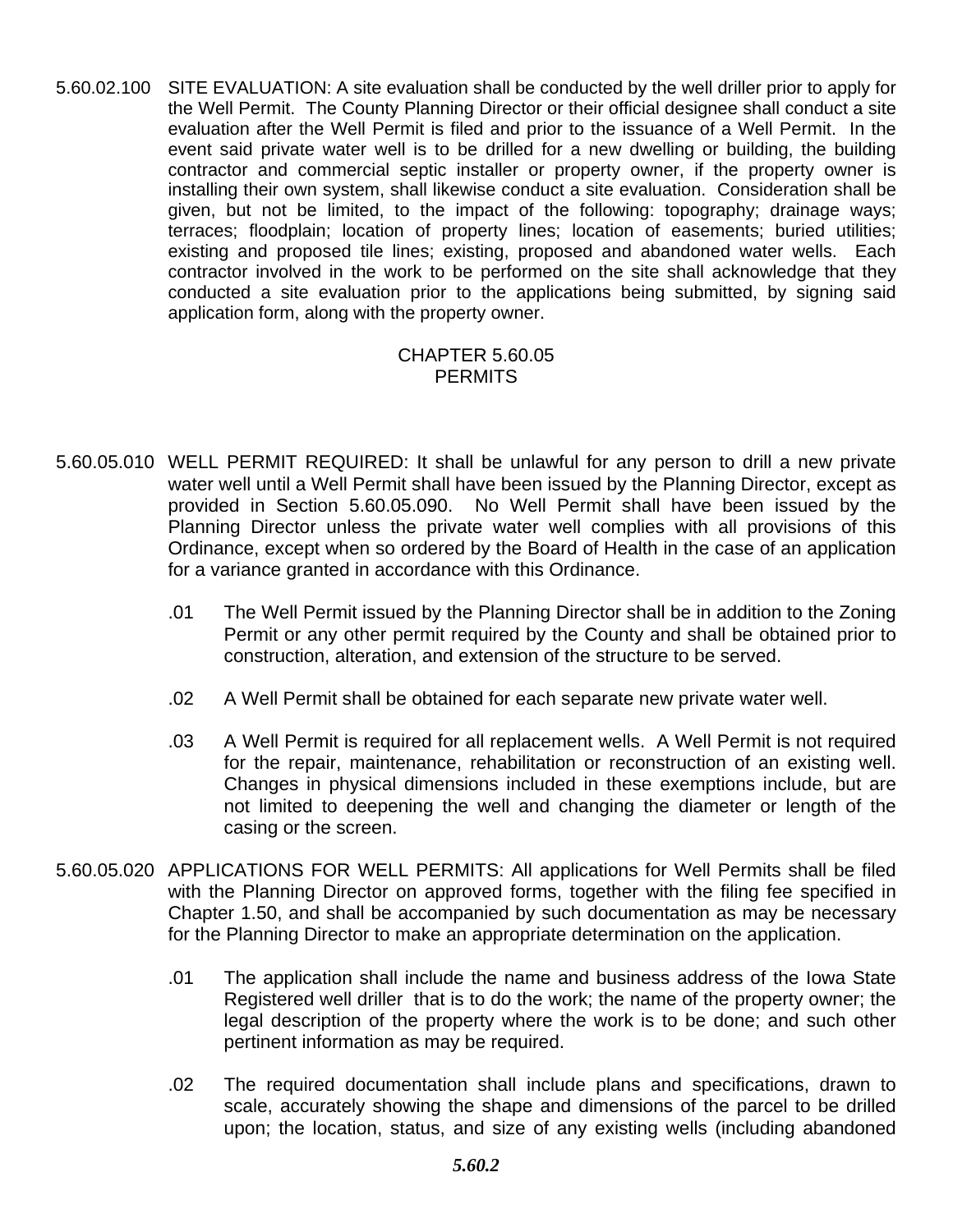wells, inactive wells, agricultural drainage wells, irrigation wells, domestic wells and livestock wells) on the applicant's property contiguous to the well site described in the application and shall describe the location of each well site; the location and size of all new proposed wells and other pertinent information as may be required.

- 5.60.05.030 ACTION BY PLANNING DIRECTOR: The Planning Director shall take action as soon as reasonably possible, but in no case longer than seven (7) days on all Well Permit applications which are filed in accordance with the provisions of this Ordinance. The Planning Director shall give due consideration to said applications, negotiate with the applicants on changes deemed advisable and the kind and extent of construction, alteration, or repair to be done, and pass on the applications as originally submitted or modified.
	- .01 In the event an application is disapproved by the Planning Director, such disapproval shall be expressed in writing and shall point out wherein said proposed application is objectionable. Upon disapproval, the applicant may submit a revised application, together with the revised plans and specifications, without payment of any additional fee.
	- .02 In the event an application is found to be acceptable and in accordance with the provisions of this Ordinance, the Planning Director shall accept same and issue a Well Permit.
	- .03 In the event that during the course of work, it is found necessary to make any changes from the plans and specifications on which a Well Permit was issued, such change shall first be approved by the Planning Director.
	- .04 In no case shall the issuance of a Well Permit be construed as waiving any of the provisions of this ordinance.
- 5.60.05.040 DISPLAY OF PERMIT: Well Permits shall be displayed so as to be plainly visible from the street or public roadway during the construction period.
- 5.60.05.050 EXPIRATION OF PERMITS: If the work described in any Well Permit has not been completed within twelve (12) months of the date of issuance thereof, said permit shall expire and shall be cancelled by the Planning Director; a written notice thereof shall be given to the applicant, together with notice that further work as described in the cancelled permit shall not proceed unless and until a new Well Permit has been obtained.
- 5.60.05.060 NOTIFICATION: The Planning Director shall be notified orally by telephone, or in writing not less than eight (8) working hours between 8:00 A.M. and 4:30 P.M. before the work is to be inspected or tested.
- 5.60.05.070 INSPECTIONS: The Planning Director is hereby authorized and directed to make such inspections as are necessary to determine satisfactory compliance with this Ordinance. It shall be the duty of the owner or occupant of the property to give the Planning Director free access to the property at reasonable times for the purpose of making such inspections as are necessary to determine compliance with the requirements of this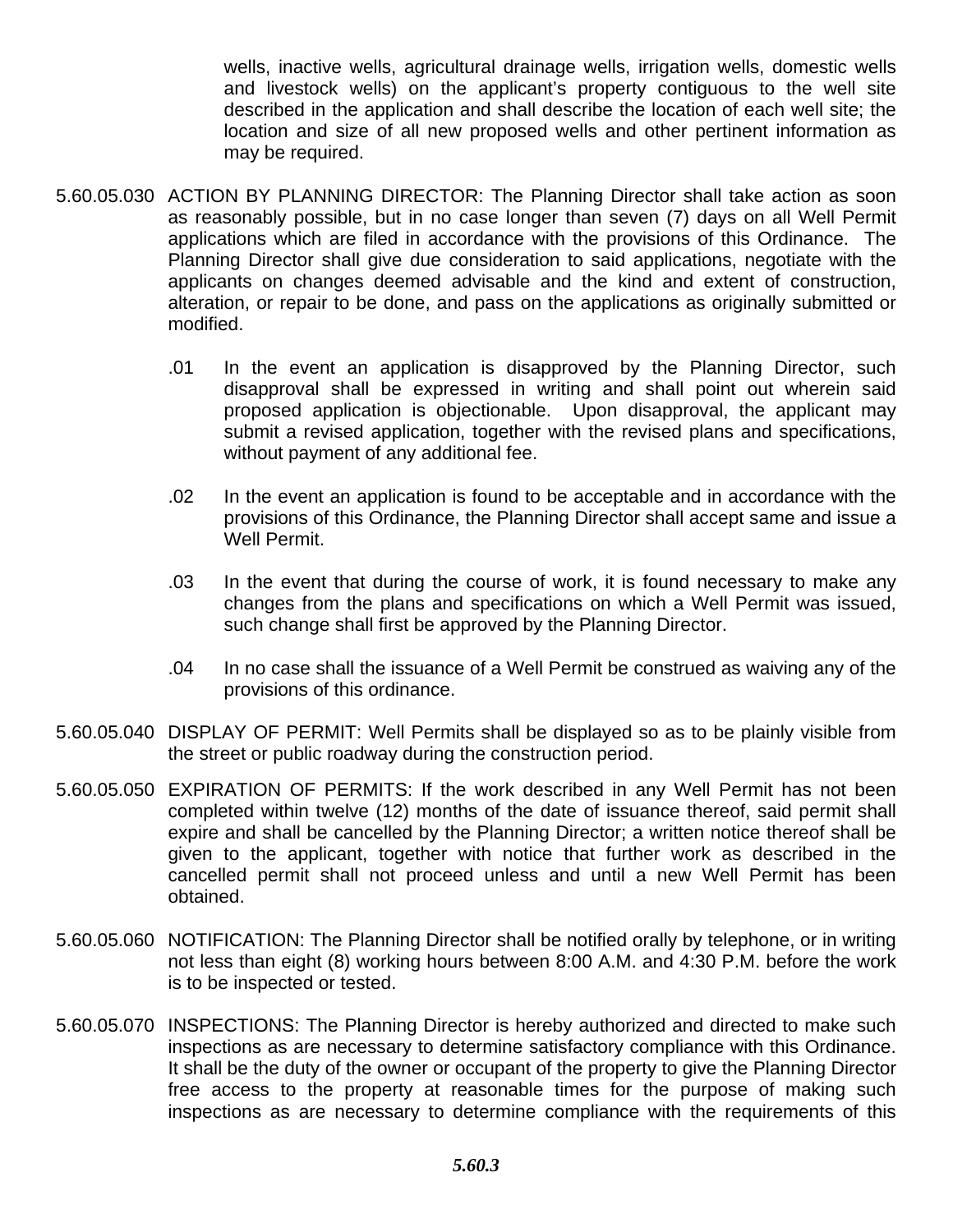Ordinance. No part of any well shall be used, covered or so constructed as to deny the mandatory final inspection by the Planning Director.

- 5.60.05.075 SUBMISSION OF RECORDS: Within thirty (30) days of completion of any nonpublic water supply well or other water well used to access groundwater, the well driller shall either submit drilling records to the Planning Director or shall post the drilling records on the Iowa Department of Natural Resources "Private Well Tracking System" and electronically notify the Planning Director of said posting.
- 5.60.05.080 CERTIFICATE OF COMPLIANCE: Upon completion of the work described in a Well Permit, upon receipt of the drilling records required by Section 5.60.05.075, and after the final inspection and approval thereof, the Planning Director shall issue a Certificate of Compliance, which shall certify that the construction is in substantial compliance with the provisions of this Ordinance, and may show any minor deviations from the provisions thereof.
- 5.60.05.090 EMERGENCY INSTALLATION: In the event of an emergency situation, construction of a private water well may be initiated without a Well Permit; provided such work is reported to the Planning Director and a Well Permit is obtained within forty-eight (48) hours of the commencement of construction. All such emergency work shall be done in conformity with these regulations.

## CHAPTER 5.60.10 **FEES**

- 5.60.10.010 FILING FEE REQUIRED: A filing fee in accordance with the established fee schedule shall be charged for each application to assist in deferring the cost of administrative review and inspections. The applicant shall be held responsible for submitting the required filing fee upon submission of the completed application. No action shall be taken on any application until the required fee is paid in full.
- 5.60.10.020 FEE SCHEDULE: The fee schedule as set forth in Chapter 1.50 is hereby established for matters pertaining to this Ordinance.
- 5.60.10.030 PAYMENT OF FEES: All fees mentioned above shall be paid to the County Treasurer for the rural services fund of Pottawattamie County, Iowa.
- 5.60.10.040 FEE REFUND: Whether the request is granted or denied, the applicant shall not be entitled to a refund of the fee paid.

## CHAPTER 5.60.20

# ADMINISTRATIVE, ENFORCEMENT AND LEGAL STATUS PROVISIONS

- 5.60.20.10 ENFORCEMENT: It shall be the duty of the Planning Director to administer and enforce this Ordinance in accordance with its provisions. All departments, officials, and public employees of the County vested shall comply with the provisions of this Ordinance and shall issue no permit, license or certificate for any use, building or purpose in conflict with the provisions of this Ordinance. In the enforcement of this Ordinance, the Planning Director shall exercise the following powers and duties:
	- .01 All questions of interpretation and enforcement of this Ordinance shall be presented to the Planning Director.